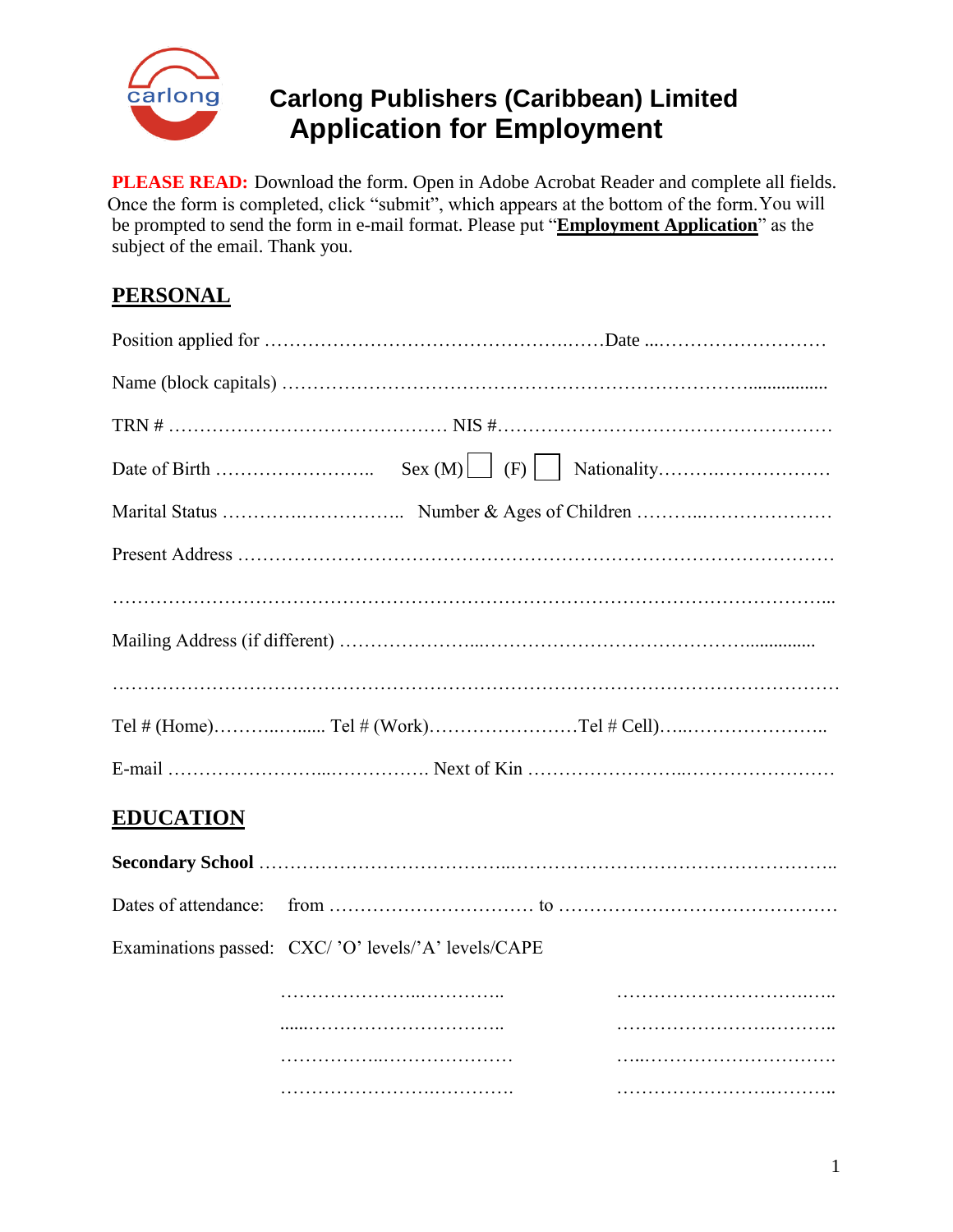Awards/scholarships ………………………………………………………………………………. ……………………………………………………………………………………………………… **Tertiary Institution(s) (College/ University/Other)** ……………………………………………………………………………………………………… ……………………………………………………………………………………………………… Dates of attendance: from ……………….……………. to ……………………………………….. Degree(s)/Diploma (s) ………………………………………………...…………………………... Thesis …………………………………………………………….……………..…………………. Details of any further education …………………………………………………..……………….. ……………………………………………………………………….…………………………….. Details of professional qualifications …………………………………..………………………….. ………………………………………………..…………………………………………………….. Extra Curricular activities (including offices held in these) ………………………………………………………………………………………..…………. …………………………………………………………………………………..………………. Languages (indicate written/spoken and assess fluency) ……………..……………………………………………………………………….……………. Indicate your key skills/abilities/competencies from the list below Computer Literate (knowledge of hardware and software applications) Private/General Driver's Licence **Communication** Other ……………………………………………………………………………………. …………………………………………………………………………………………………… …………………..…………………………………………………………….….………………..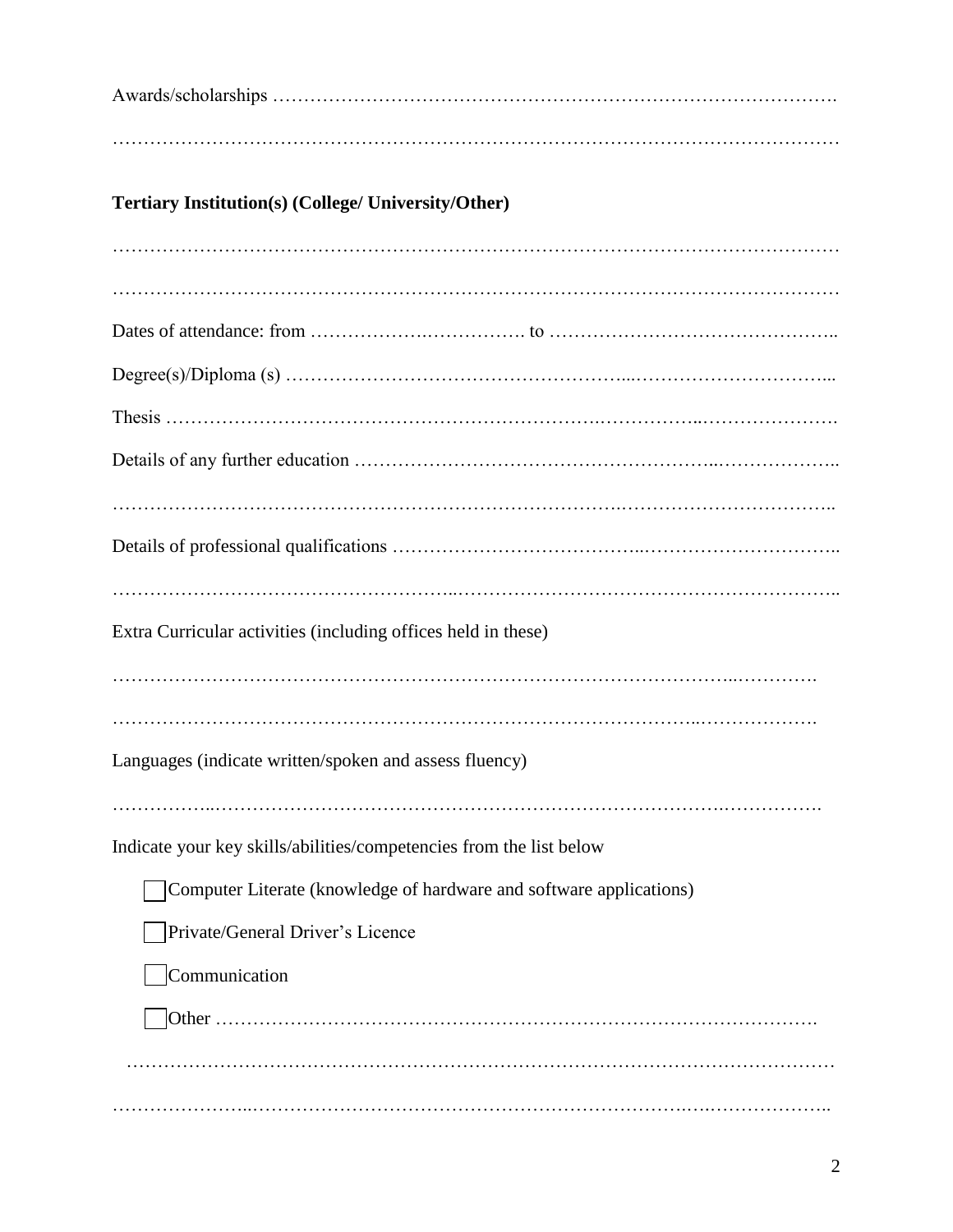| $\overline{N_{O}}$<br>Would you take a medical examination at our expense? Yes $\Box$ |  |  |  |  |
|---------------------------------------------------------------------------------------|--|--|--|--|
|                                                                                       |  |  |  |  |
|                                                                                       |  |  |  |  |
| Please state period of notice you must give your present employer                     |  |  |  |  |
|                                                                                       |  |  |  |  |
| Please state the salary you are expecting to get                                      |  |  |  |  |
|                                                                                       |  |  |  |  |
| How did you hear about Carlong?                                                       |  |  |  |  |
|                                                                                       |  |  |  |  |
| Have you applied for a position at Carlong before? If so, please give details.        |  |  |  |  |
|                                                                                       |  |  |  |  |
| Do you have any relative(s) employed to Carlong?                                      |  |  |  |  |
|                                                                                       |  |  |  |  |

### **Personal Statement**

This section is to allow you to set out in more detail your reason for making this application together with any additional information about yourself, your background, or your experience which you consider to be relevant to it.

#### **Work History**

Provide your work history overleaf beginning with your most recent employer. The information you give will be kept in strict confidence.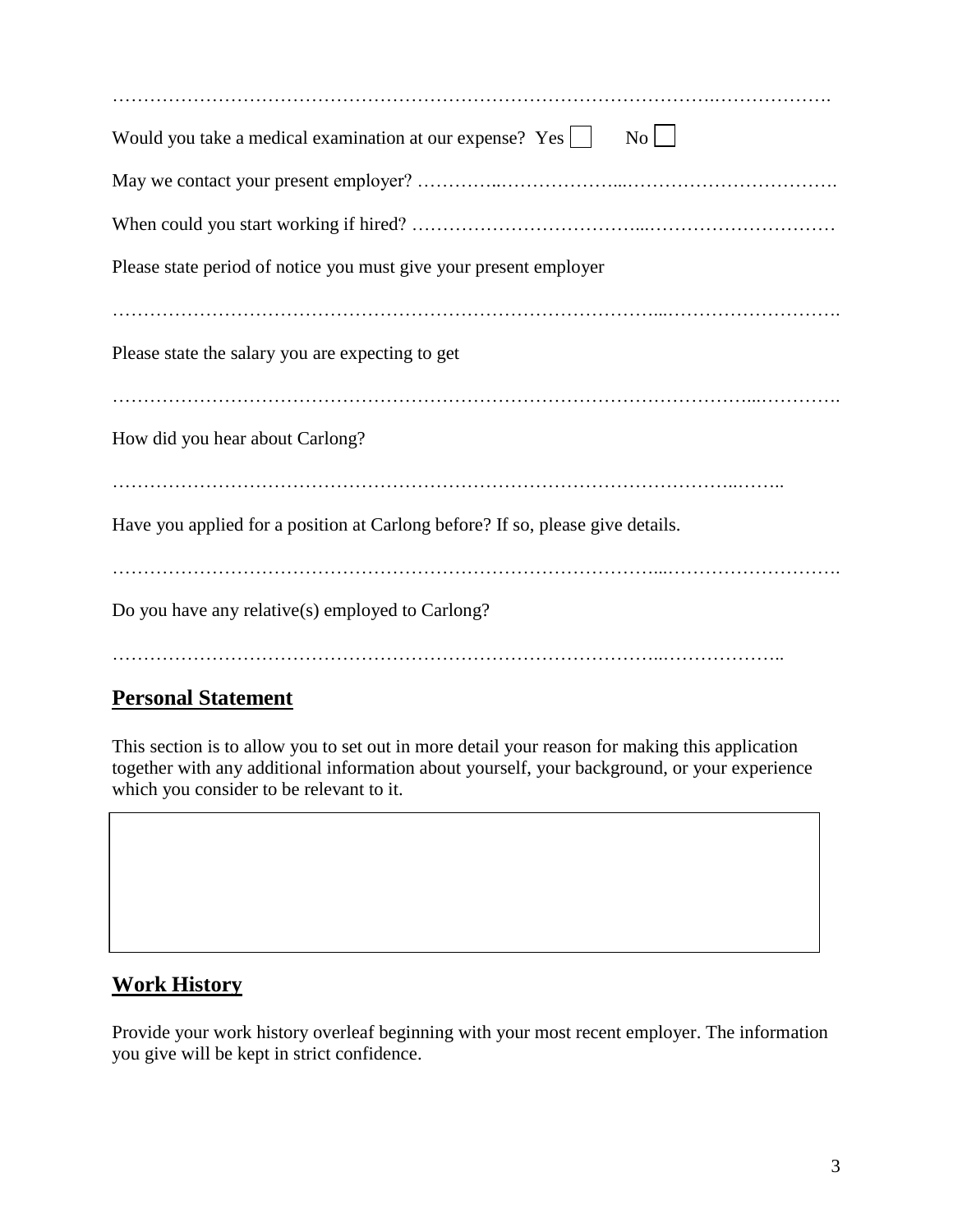| <b>Organization</b> | <b>Kind of Business</b> | <b>Period of</b><br><b>Employment</b> |                 | <b>Major</b><br><b>Accomplishments</b> | <b>Nature</b><br>of Work | Reason(s) for leaving |
|---------------------|-------------------------|---------------------------------------|-----------------|----------------------------------------|--------------------------|-----------------------|
|                     |                         | From                                  | $\overline{To}$ |                                        |                          |                       |
|                     |                         |                                       |                 |                                        |                          |                       |
|                     |                         |                                       |                 |                                        |                          |                       |
|                     |                         |                                       |                 |                                        |                          |                       |
|                     |                         |                                       |                 |                                        |                          |                       |
|                     |                         |                                       |                 |                                        |                          |                       |
|                     |                         |                                       |                 |                                        |                          |                       |
|                     |                         |                                       |                 |                                        |                          |                       |